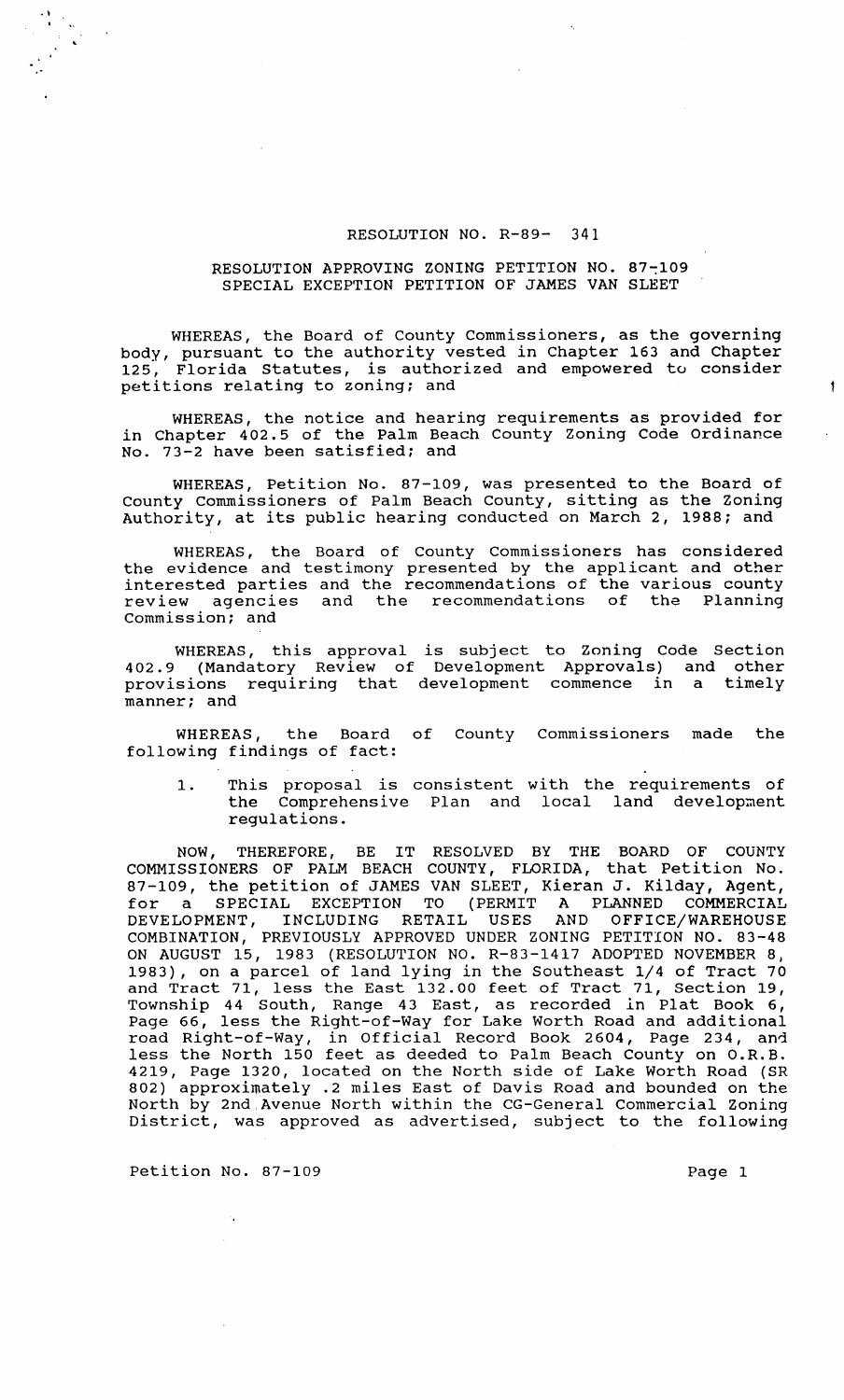## conditions:

- 1. The developer shall comply with all previous conditions of approval unless expressly modified herein.
- 2. Prior to site plan certification, the project shall be modified to comply with the use regulations and minimum property development regulations of section 610 of the Zoning Code.
- 3. Prior to site plan certification, the site plan shall be amended to indicate the following:
	- a. The required loading berths commensurate with the total square footage. The loading zones shall be located throughout the site to serve the different uses.
	- b. Required amount of parking. The site plan shall specify the number of employees on the greatest specify the number of employees on the greatest to this.
	- c. Required interior landscaping and appropriate tabular data which specifies the required transfer of interior landscape requirements from the specialized vehicular use areas.
	- d. Required interior islands and landscaping every 12 spaces for new construction.
	- e. Additional canopy vegetation along the perimeter of the developed areas as an effort to met old Code, Ordinance 73-1. Trees shall be a maximum of forty (40) feet on center in their areas.
- 4. The developer shall reduce the square footage of the proposed structures to meet the parking, loading and proposed serascares as mess and the
- 5. The petitioner shall relocate the dumpsters out of the loading zone or provide additional area for the loading functions pertaining to the primary uses.
- 6. The developer shall remove the illegal signs in the landscape strip.
- 7. Only one (1) satellite dish shall be permitted to be displayed on site, with no advertising allowed on the satellite dish.
- 8. No outside storage of disassembled vehicles or parts theneof shall be permitted on site.

 $\omega_{\rm{min}} = 1/2$ 

Petition No. 87-109 Page 2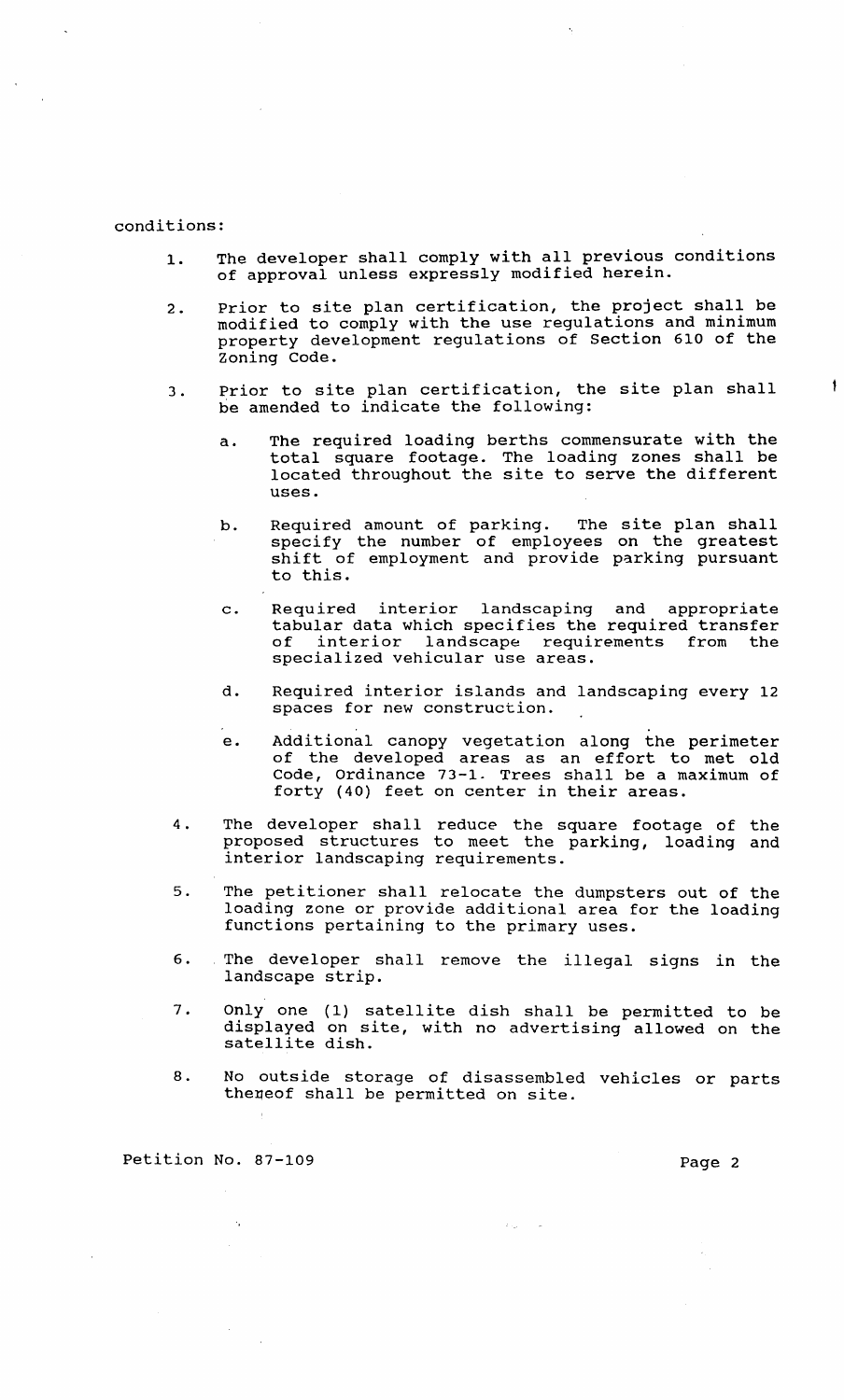- 9. The developer shall retain the stormwater runoff in accordance with all applicable agency requirements in docordance with dir approached agency requirements in at a minimum, this development shall retain onsite three (3) inches of the stormwater runoff generated by a three (3) year-one (1) hour storm as required by the Permit Section, Land Development Division. The drainage system shall be maintained in an acceptable condition as approved by the County Engineer. In the event that the drainage system is not adequately maintained as determined by the County Engineer, this matter will be referred to the Code Enforcement Board for enforcement.
- 10. The property owner shall pay a Fair Share Fee in the amount and manner required by the "Fair Share contribution for Road Improvements Ordinance" as it presently exists or as it may from time to time be amended. The Fair Share Fee for this project presently is  $$16,592.00$  (563 trips X  $$29.47$  per trip).
- 11. If the "Fair Share Contribution for Road Improvements Ordinance" is amended to increase the Fair Share Fee, this additional amount of \$31,712.00 shall be credited toward the increased Fair Share Fee .
- 12. The developer shall construct a left turn lane, east approach on Second Avenue North at the project's entrance road.
- 13. Generation and disposal of hazardous effluents into sanitary sewerage system shall be prohibited unless adequate pretreatment facilities approved by the Florida Department of Environmental Regulation (FDER) and Agency responsible for sewage works are constructed and used by project tenants or owners generating such effluents.
- 14. Since sewer service is available to the property, septic tank shall not be approved for use on the property.
- 15. Since water service is available to the property, a potable water well shall not be approved for water use on the property.
- 16. The petitioner shall designate all parking spaces located south of the two (2) southernmost buildings on Lake Worth Road as "customer parking only". The parking spaces located north of the office/warehouse buildings that are parallel with Lake Worth Road shall be designated for "employee parking only". The spaces shall be designated by pavement markings and signage subject to the approval of the Site Plan Review

Petition No. 87-109 Page 3

 $\frac{1}{\sqrt{2}}$  $\bullet$   $\rightarrow$   $\uparrow$   $\downarrow$ I.:.;...... ;J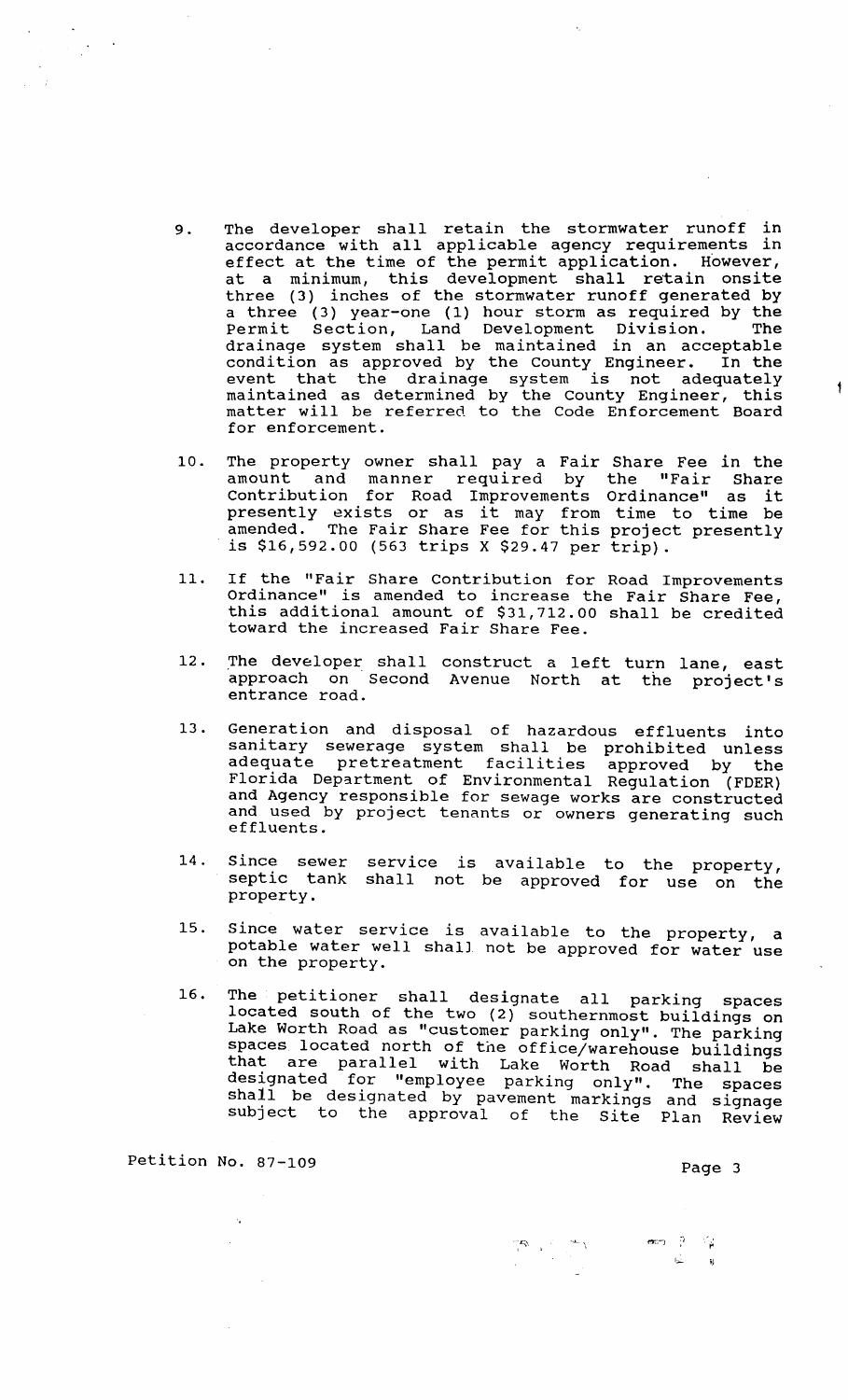committee.

- 17. Petitioner shall not allow the following uses within this planned commercial development:
	- a. Any use related to the preparation or sale of food<br>products (including grocery stores and products (including grocery stores restaurants) .
	- b. Medical, chiropractic, dental and veterinary clinics (out patient only) .
	- c. Financial institutions.
	- d. Building sup<br>improvements). (general, excluding home
	- e. Flea markets, enclosed.
- 18. Trees planted in perimeter landscape strip shall be a minimum of ten (10) to twelve (12) feet in height at time of planting, supplemented with shrubbery twentyfour (24) inches high and twenty-four (24) inches on center.
- 19. No off-premise signs shall be permitted on the site.
- 20. Prior to site plan certification, the petitioner shall submit a signage plan. The site shall be limited to one free standing sign, no more than twenty-five (25) feet in height, and no more than one (1) wall sign per establishment, as per the Sign Code. No roof signs escubrishment, as per the bight

 $\mathbf{1}$ 

 $\sim$ 

 $\ddot{\bullet}$ 

162 - 311